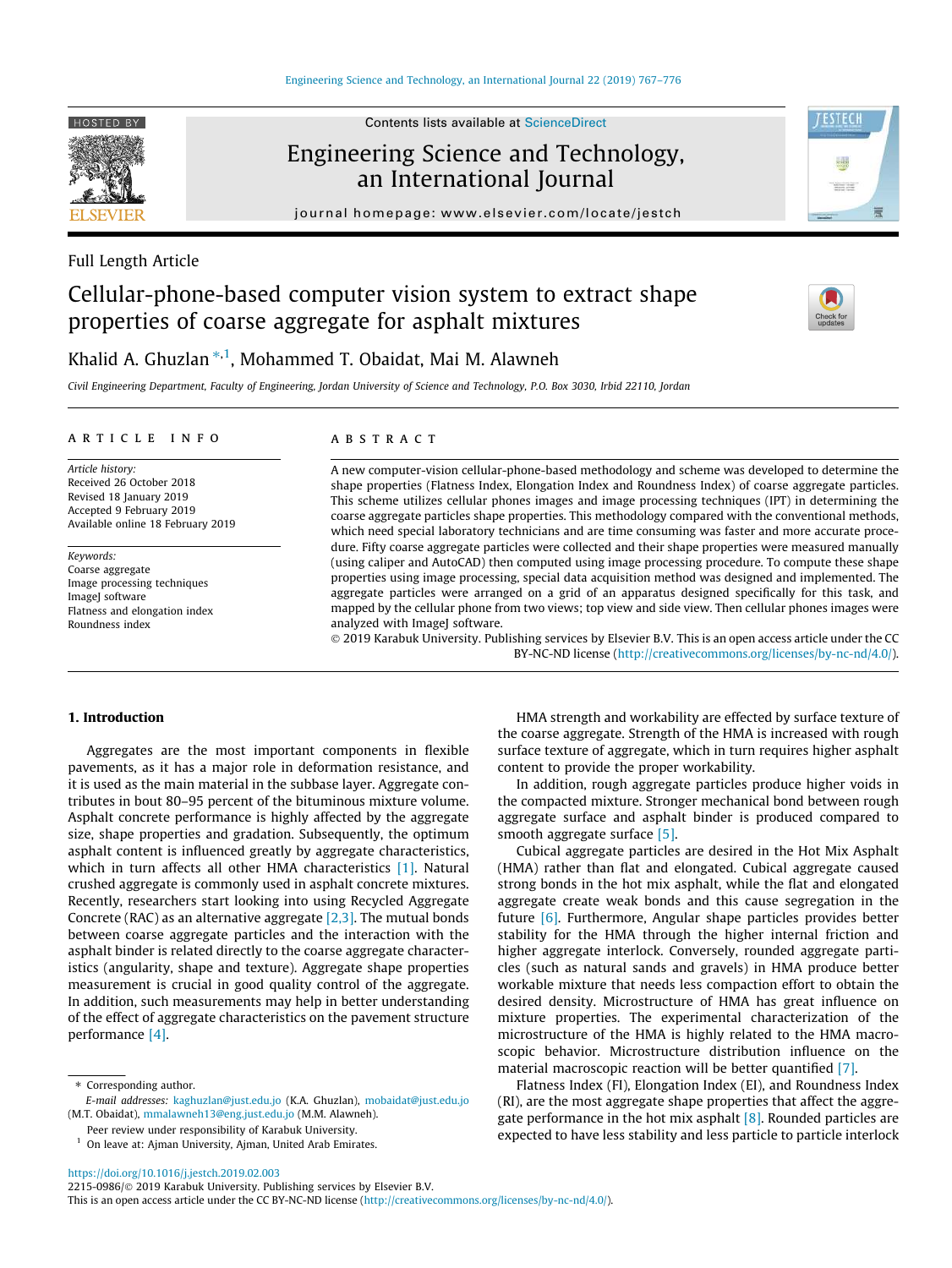than fractured aggregate particles. ASTM D 4791 [9] specifies that the aggregates, which are not flat nor elongated, will have higher compressive strength than flat or elongated particles of the same material.

### 2. Aim of the study

This research aims to investigate the image processing potential in accurately determining the shape properties (Flatness Index, Elongation Index, and Roundness Index) of coarse aggregate particles by using cellular phones images and IPT instead of the conventional methods. The conventional method for determination of aggregate shape properties is considered to be time consuming since it requires a series of exhaustive analytical and laboratory steps. The new procedure saves the user's time and gives accurate measurements of the aggregate particle shapes' indices.

#### 3. Literature review

Image processing techniques (IPT) described as performing some operations on images to extract some useful information by process the image through special software like ImageJ software. IPT used to determine the length, width and thickness of particles. These measurements used to determine the flat and elongated particles. On the other hand, cellular Phone image means the image that is captured using the Cellular phone in 2D using normal-based mapping technique.

The use of image processing came from the constraints and limitations that effect on the manual method. These traditional methods need laboratory technicians and lots of time because it is slow testing, and not significant to measure the large amount of coarse aggregate particles  $[10]$ . The manual procedure is not effective way to measure the shape indices of large numbers of coarse aggregate. On the other hand, image processing can be used to arrange large number of coarse aggregate (25, 50, 75, 100 or more particles) on the grid then map them using the cellular phone image after this it can be analyzed to get the coarse aggregates' shape properties. Image processing is the process of collecting the information from the image through studying the pixel array. This method has been used in many applications, and one of these applications is the analysis of the coarse aggregate particles images and extract flat and elongated particles ratio [11]. Image processing is done through using a digital camera and advanced lighting technology to capture images with high accuracy. Maerz and Lusher [12] used the two perpendicular cameras fixed above the conveyor belt that contain flat and elongated particles. The images of the particles were taken by two cameras at the same position to measure the dimensions of the flat and elongated particles. Weingart and Prowell [13] used the digital devices such as VDG-40 video grader to measure the gradation of coarse aggregate and to measure the flat and elongated particles. Image processing techniques used to determine the length, width and thickness of particles. These measurements used to calculate the flat and elongated particles. Image processing techniques used to determine the length, width and thickness of particles. These measurements used to calculate the flat and elongated particles. Moaveni et al. [14] evaluated the aggregate size and shape using an innovated field imageacquisition and image-processing techniques by using digital single lens reflex camera. Results indicates that this proposed system can be used to capture several aggregate particles in a single image for rapidly.

Kumara et al.  $[15]$  used ImageJ software and an image analysis technique to investigate the gravel size distribution. Results show that, aggregate gradation curve produced by this method is similar to that obtained from sieve analysis. The image analysis method is simple in nature (needs only computer and camera), and it needs short time (compared to sieve analysis).

Arasan et al. [16] investigated the effect of particles size and shape on the aggregate particle size distribution using image processing; ten aggregate samples with variations in properties were treated with image processing using the ImageJ software and proper threshold value. The result showed that the classifications of aggregates according to the automated method and mechanical analysis were almost the same. When image analysis is used in grain size distribution, more accurate results were obtained from front views compared to the top views of the grain particles.

Breytenbach et al. [17] used 3D laser scanning method to study the shape and texture of coarse aggregate (the angularity and roundness). It was found that it is hard to distinguish between particle shape and texture of coarse aggregate particles.

It was proven from the previous research that the image analysis techniques are simple and less time consuming compared to conventional methods. It needs only a computer and camera, therefore, it can be used as in situ method.

#### 4. Methodology

Shape properties of coarse aggregate particles are measured using the image processing approach. Coarse aggregate are defined as aggregates with sizes more than 4.75 mm. In this study, the aggregate sizes of more than 12.5 mm were used. Fifty coarse aggregate particles were collected and their dimensions were defined; twenty-five large size course aggregates retained on sieve No. 1 (25 mm) and twenty-five medium size ones retained on sieve No. 1/2 (12.5 mm). The shape properties (Flatness Index, Elongation Index and Roundness Index) of these aggregate particles were computed using the manual procedure and using image processing procedure and the results from the two procedures were compared to each other.

The manual caliper was used to get the dimensions of the aggregates (length, width, and thickness) then apply the mathematical ratios for Flatness Index and Elongation Index. Roundness Index was computed using AutoCAD Software. To compute these shape properties using Image processing, the aggregates were arranged on a grid and mapped using the cellular phone digital mapping frame for aggregates and from two views (top view and side view), then analyze these images also by ImageJ software. The particles were labeled as shown in Fig. 1a.

The aggregate particle roundness Index was determined by using AutoCAD software. The roundness Index is an indication for the Coarse Aggregate Angularity (the roundness index decreases if the aggregate particle is more flat or elongated). Angularity is important to shape property for the interlock bonds between the aggregate and the binder in the bituminous mixtures. In this study, the cellular phone used to map the aggregate particle from top and side views. A cellular phone with resolution equal to  $2448 \times 2448$ pixels, and the distance of capturing the aggregate images were 35 cm vertical height for the top view and 35 cm horizontal distance from the side view, see  $Fig. 1$  (a, b and c). These images are taken from the top of the mold that was designed specifically for aggregates mapping. The suitable height for the camera subject distance was 35 cm, which was impossible to map the field of view of aggregates without zooming-in of the camera which gave a resolution 378  $\times$  391 pixels; i.e. the camera resolution was reduced from 2448  $\times$  2448 pixels to 378  $\times$  391 pixels to be compatible with the height of camera to the mapped aggregate.

These views were used to measure the aggregate particle dimensions, which were used in the mathematical equation in order to calculate the aggregate shape parameters (Flatness Index (FI), Elongation Index (EI), and Roundness Index (RI)).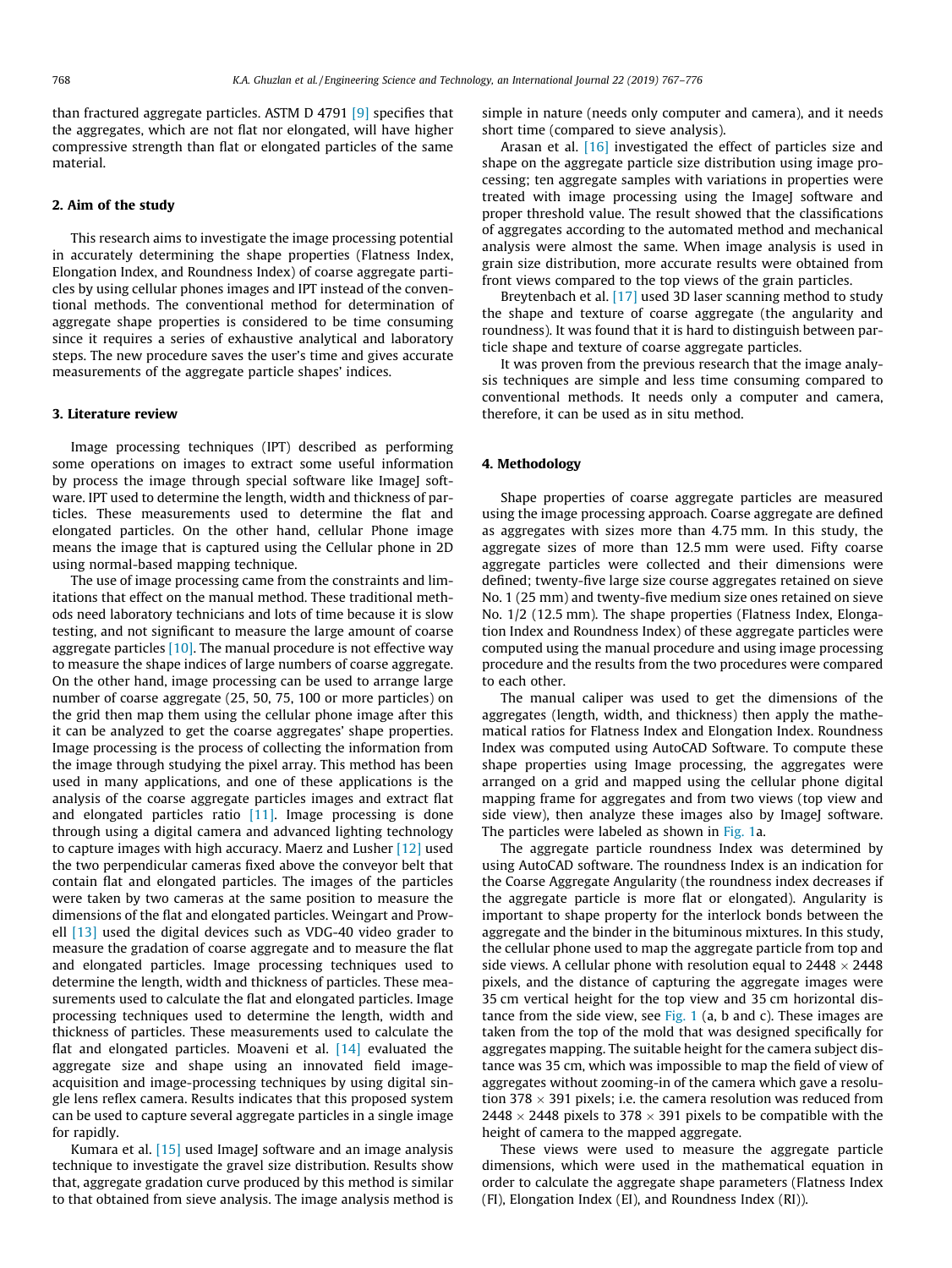

(c) side view

Fig. 1. Course aggregate.

FI and EI for the aggregates were determined using the mathematical formulas (1) and (2) below:

*Flatness Index (FI)* =  $li/ti$  (1)

Where:

 $l_i$  = length of the particle.  $t_i$  = thickness of the particle.

$$
Elongation Index (EI) = li/wi
$$
\n(2)

Where:

 $l_i$  = length of the particle.  $w_i$  = width of the particle.

The length, width and thickness of the aggregates particle were measured using a manual caliper. In this experiment the AutoCAD software was used to get the minor perimeters as the user keep tracking the aggregate perimeter and draw circles (n). The mathematical formula (3) was used to compute the Roundness Index:

*Roundness Index (RI)* = 
$$
\left(\sum_{i=1}^{n} \frac{ri}{R}\right)/n
$$
 (3)

Where:

R = radius of the major centered circle.

ri = the radius for the minor perimeters' circles as it is shown in Fig. 2.

The roundness index was computed for the coarse aggregates from the top view as shown in Fig. 3a and from the side view as shown in Fig. 3b. Cellular phone was used to capture images for



Fig. 2. Radii for the roundness.

the aggregate particles. Then these images were imported to the AutoCAD software where it was used to measure the radii for the major and the minor perimeters of the aggregate particles. The roundness index was calculated using mathematical formula (3) for every single particle. It is worthy to mention that, AutoCAD results were verified using some real direct measurements such as caliper. The caliper was used to get real measurement for the aggregate particles for some regular and irregular shapes and results were found to be very close.

The proposed methodology is unique in its nature where it depends on using cellular phones images and Image Processing Techniques (IPT). Cell phones have the advantage of availability, hand-held, following up technological trend, high resolution cameras, flexibility of field of view and worldwide spreading.

#### 5. Shape properties of coarse aggregate particles calculations

Fig. 4a and b show a sample calculation of elongation index and flatness index for one of the aggregate particles, where the length, width and the thickness of the aggregate particle are used. A sample calculation for calculating the top and side roundness for aggregate particle labeled with number 1 is shown in Fig. 5 where different radii values are needed.

Mainly, this study aims to eliminate the laboratory work and to save the time and the effort of finding the aggregates shape properties. A special apparatus frame for the data collection was designed using AutoCAD software as shown in Fig. 6. Then it was implemented for capturing cellular phone images for a sample of aggregates. This frame consisted of two plates and four ruler columns. All the components were made of reinforced plastic and four stainless steel footings.

As shown in Fig. 7, the upper plate has square shape (30 cm  $\times$  30 cm) with middle opening for the cellular phone camera, the plate can be fixed on any height by using the rulers on the columns and the stoppers under the plate, the plate should be level to get vertical top view in the aggregates. At the bottom, there is a plate with a square shape (40 cm  $\times$  40 cm) and it is 4 cm thickness. There are two thin plates working as drawers, the upper thin plate is transparent and there is a grid (25 cm  $\times$  25 cm) on it. This grid was prepared by laser machine 25 squares; each square is 5 cm  $\times$  5 cm. The color of the lower thin plate is black. Twentyfive aggregate particles were arranged on the grid. The use of this grade is to get the scale and to keep the aggregate arranged with known distances. When the aggregates were arranged on the grid, the thin plate can be removed and replaced by the black one.

After different experimental trails, the heights of capturing the image less than 30 cm will be very close so not all the aggregate particles in the sample will appear in the photo. On the other hand, heights more than 40 cm will result in unclear image. As result, 35 cm was selected as average height to map the aggregate sample,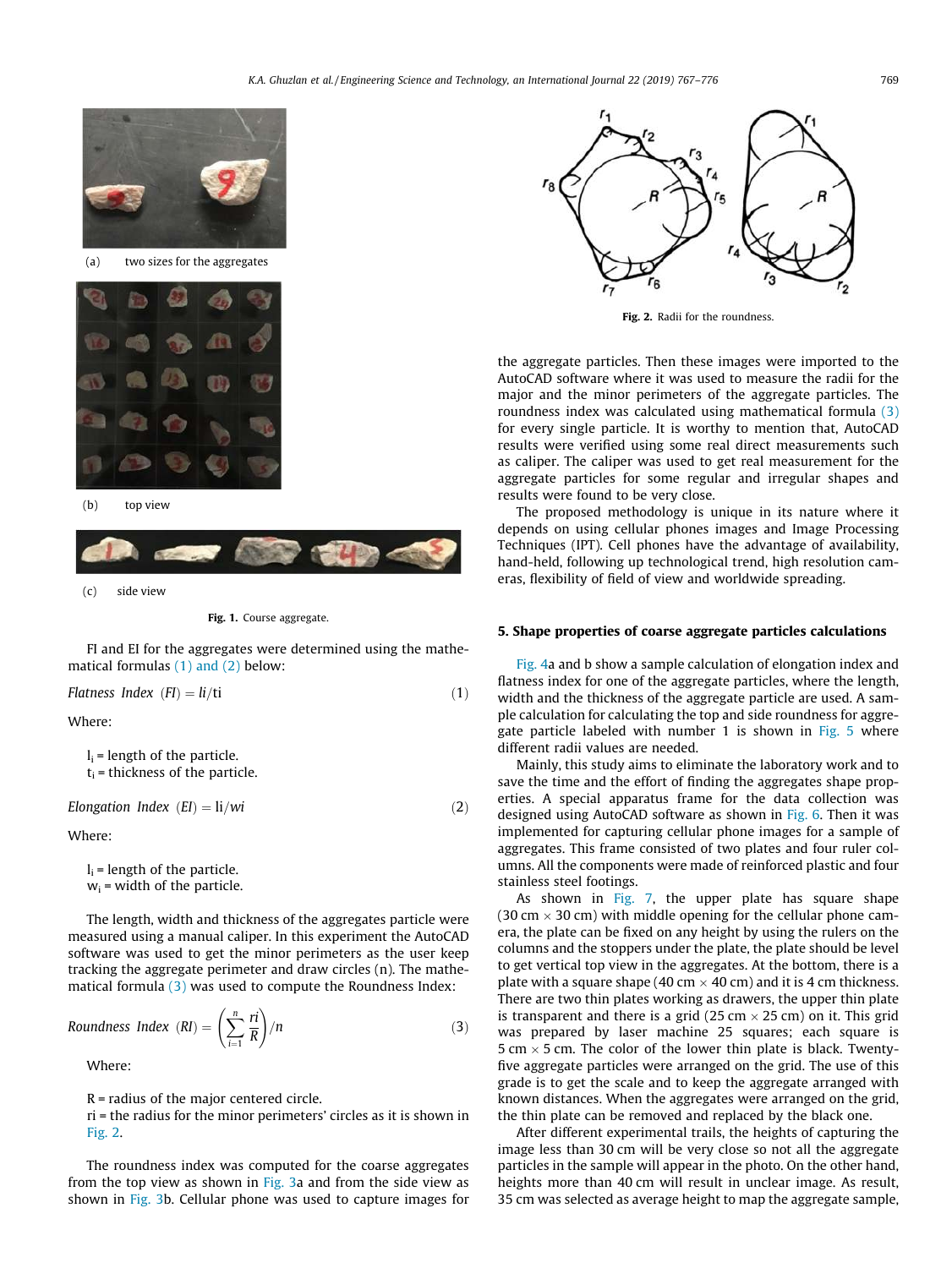

(a) top



(b) side

Fig. 3. Coarse aggregate Roundness Index (RI).



Fig. 4. Sample calculation of elongation and flatness indices.



Fig. 5. Sample calculation of roundness index.

where the user can track the aggregate perimeter and the feature lines of the aggregate will be clear (compared to the 40 cm height). A test was performed by different users to capture the aggregate sample, most of the uses fixed the cellular phones at a height around 35 cm. So the suitable height for mapping the aggregate by the cellular phone camera was 35 cm. Two images were taken by high-resolution cellular phone's camera for the aggregates samples that were arranged on the plate according to the lower grid plate. Two sizes of coarse aggregates were selected and arranged using the frame as shown in Fig. 8.

Image processing techniques components consists of (i.e. steps before ImageJ analysis):

- 1. Arrange the aggregate particles on the grid (large and medium sizes were used).
- 2. Fix the cellular phone using the upper plate in the frame at 35 cm height from the grid.
- 3. Capture the image of the aggregate particles using the cellular phone.
- 4. Import the cellular phone image into the computer.
- 5. Analyze the image using the ImageJ software.

Fig. 9 shows the image processing Technique components with the new data acquisition system and ImageJ software (the flow of steps of image processing is from left to right on the Fig. 9).

#### 6. ImageJ software

The ImageJ software was developed by National Institutes of Health (NIH) Image for Macintosh as a public domain Java image processing program. It is open source (shareware software) and available commercially. There are other software which are used for image processing purpose such as Raw image processing software, Computer vision software, Amira, AVISO, and MATLAB. But most of them are not open sources and not available commercially and/or it needs codes. A virtual machine of Java 1.4 or later is needed to run the ImageJ software. Images of 8-bit, 16-bit and 32-bit can be saved, displayed, edited, printed, analyzed and processed in this program [18].

Distances and angles can be measured using the ImageJ program. Plots of line profiles and density histograms can be created also. The program has the functions of sharpening, smoothing, edge detection, contrast manipulation ad median filtering. Any magnification factor can be used then the analysis can be done accordingly. Furthermore, flips, scaling and rotation is provided.

The ImageJ software supports any number of images at the same time based on the available memory. Measurements in units such as millimeters are used for spatial calibration. Calibration through gray scale of density can be done also  $[18]$ . The ImageJ processing program was used for analyzing 2D images (this study shows the potential of using 2D images to extract the aggregate shape properties). The used mapping technique is called the Normal-based image, where the optical axe is perpendicular to the mapped object that guaranteed a constant scale for all pixels in the 2D image. In fact, a nominal scale factor was used in order to measure object distances.

This software is used mainly for biological tasks such as cells detection, but it was used in this study for analysis for coarse aggregate shape properties.

The intensity gradation consists of 256 (28) intensity graduations was assigned as a pixel. Black color is represented as a pixel with zero intensity. On the other hand, white color is represented as a pixel with 255 intensity. Then all colors between black and white represented as a gray shade.

ImageJ was calibrated through comparing the aggregate shape properties obtained through the manual procedure (AutoCAD and the Caliper) with the ones obtained from the ImageJ software (with the suitable threshold value). The threshold value was changed manually to get the suitable threshold value for ImageJ analysis. It was noticed that the threshold value below 30 didn't show clear detectable particle areas, as well as the values more than 50. The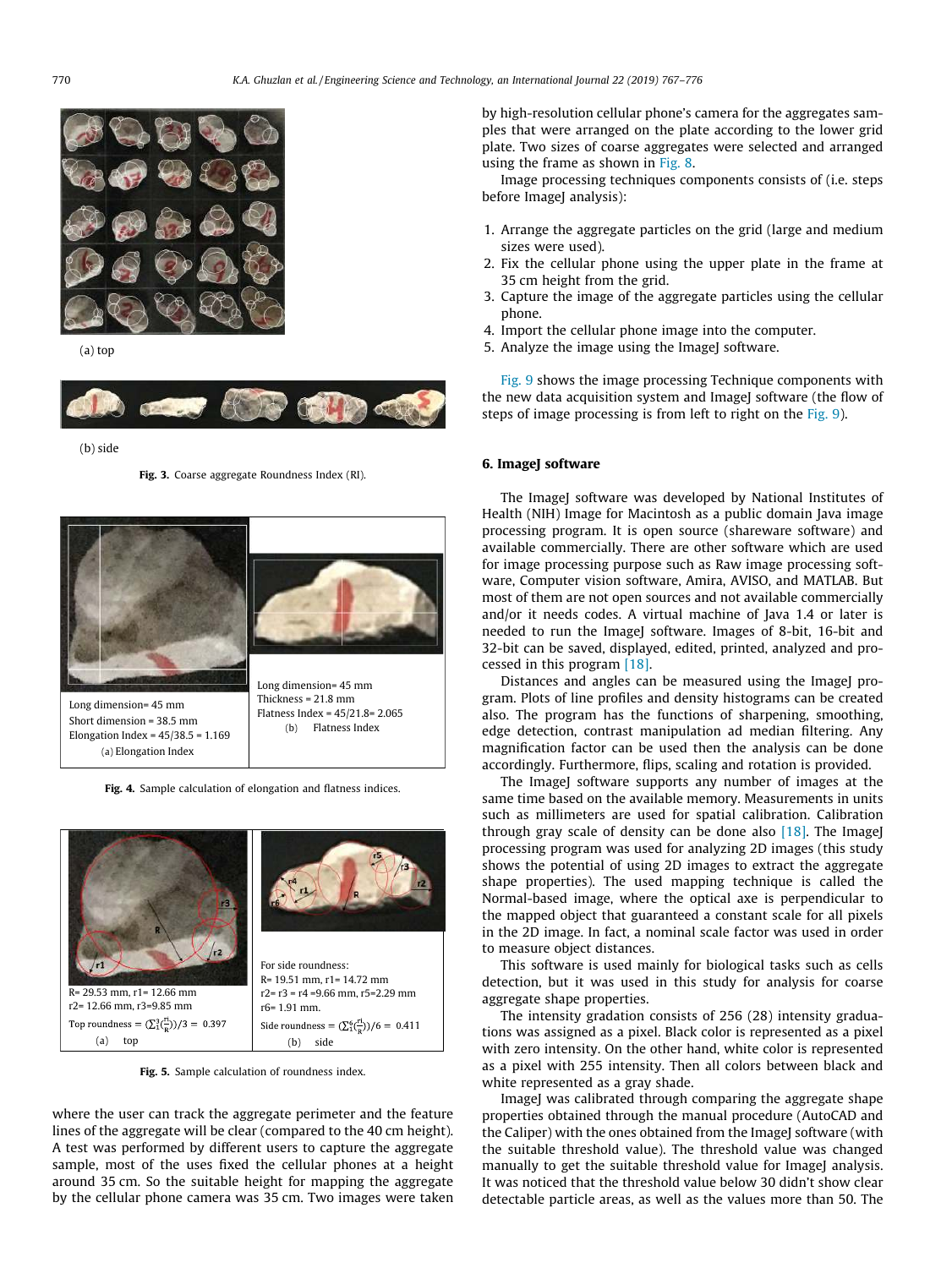

Fig. 6. AutoCAD Design of cellular phone mapping frame for Coarse Aggregates.



Fig. 7. Cellular phone digital mapping frame for coarse aggregate digital mapping mold for aggregate after implementation.





(a) large particles retained on sieve #1 b) medium particles retained on sieve #1/2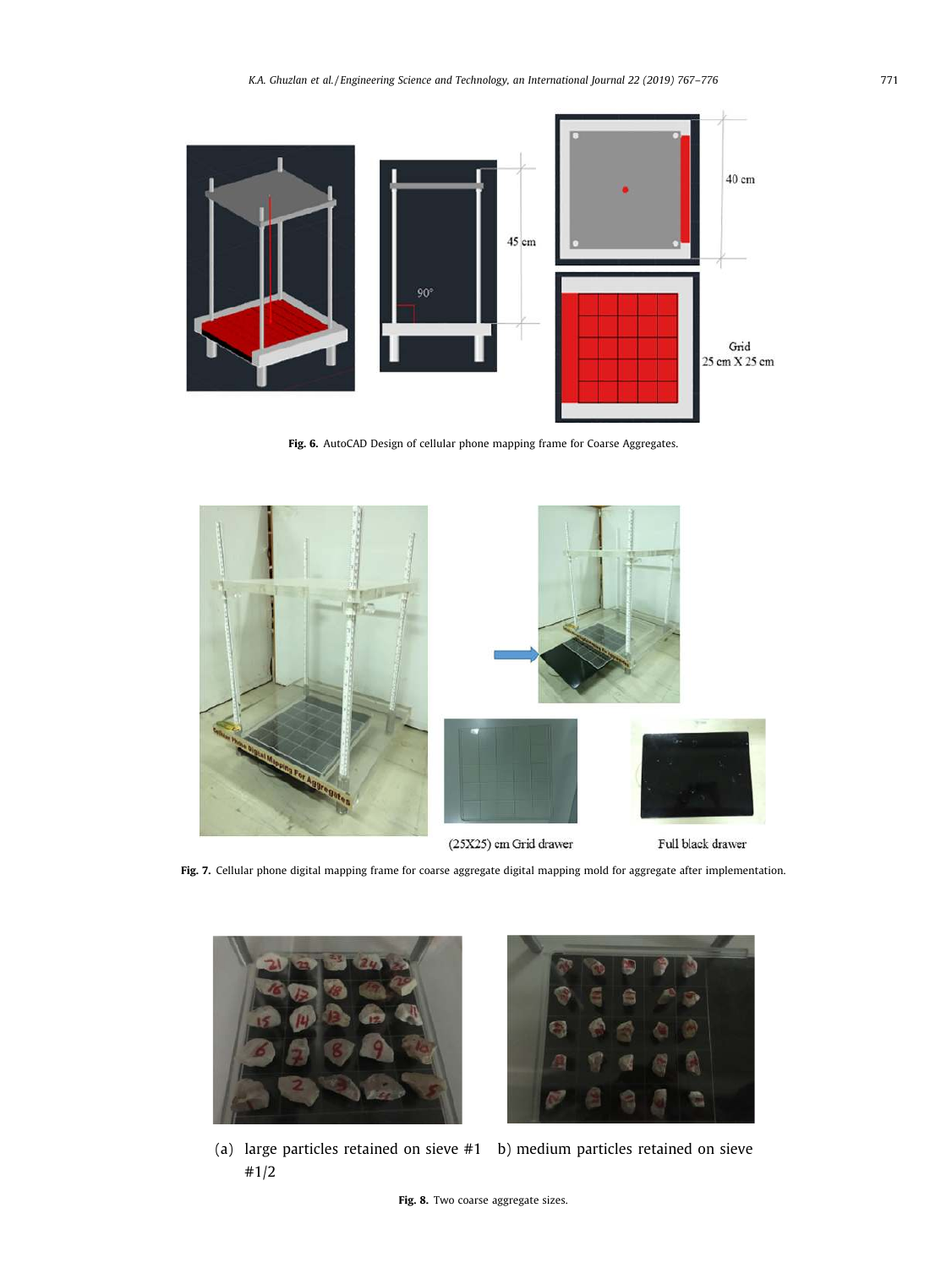

Fig. 9. Image Processing Techniques components.

threshold value was changed manually in this range in order to get the clearest area detection for the aggregate particles and 40 was the value that show the clearest detection for the coarse aggregate particles as shown in Fig. 10. A rigorous calibration procedure was performed to assure the accuracy of extracted images through ImageJ program. The result of calibration gave validation and accuracy



Fig. 10. ImageJ threshold value calibration, analysis for large aggregate top view image using threshold value.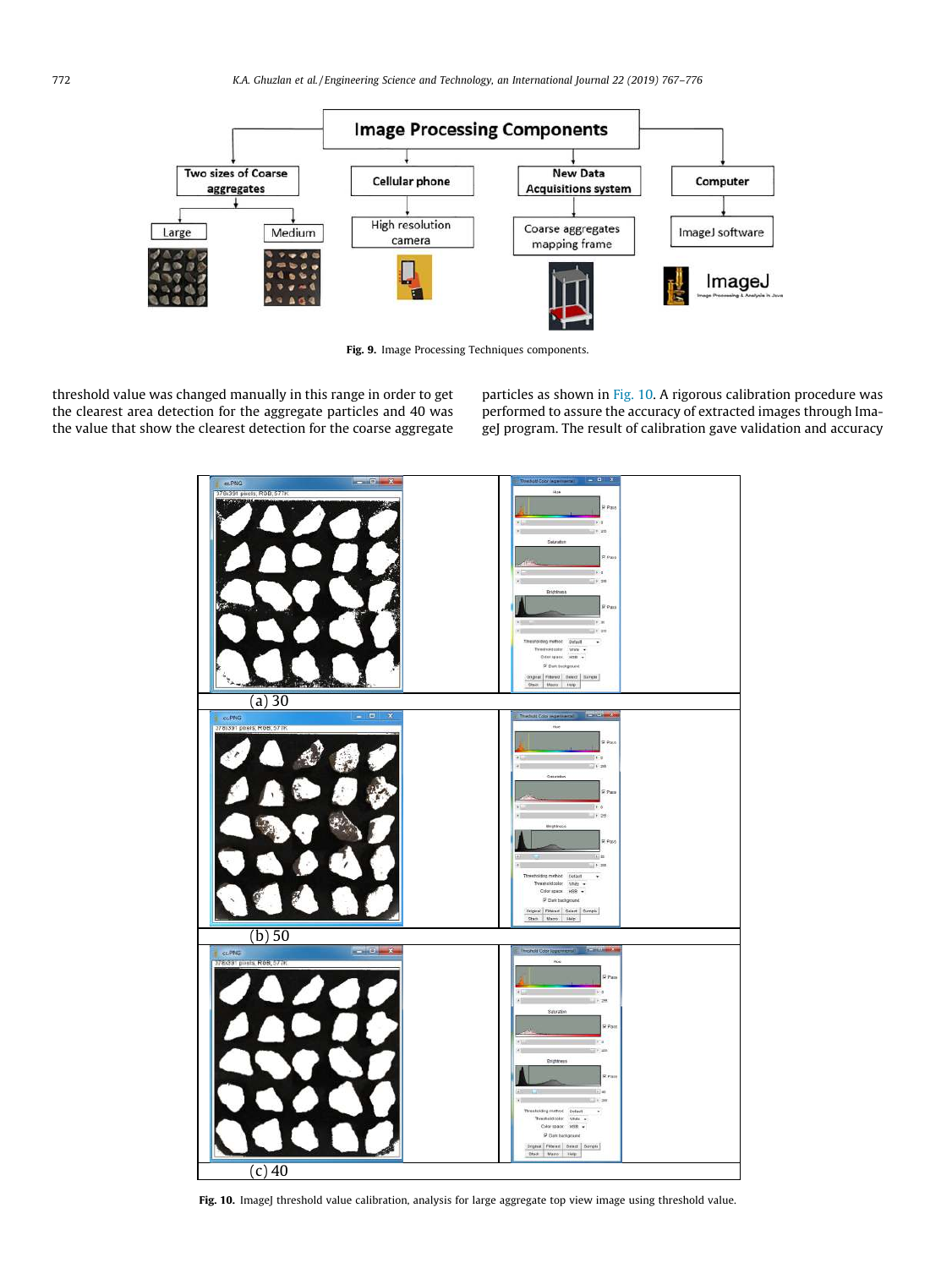above 97% when compared to manual measurements. The best captured images were taken from a height of 35 cm, where the best resolution was given [19,20].

After calibration of the ImageJ software and selecting the suitable threshold value, the aggregate samples top view and side view images went through ImageJ analysis procedure as follows (Fig. 11):

- a. Remove the grid thin plate and keeping the black thin plate only under the aggregate.
- b. Take a top view image for the mapped aggregate particles that arranged on the grid.
- c. Drag and drop the image in the ImageJ software.
- d. Adjust the ImageJ Scale.
- e. Adjust the threshold value to the suitable one (i.e. 40).
- f. Select the outlines option to get the data analysis for the aggregate.

g. Outcomes labeled area detection for the large coarse aggregate particles by ImageJ.

The same procedure was done for the side view for five large coarse aggregate particles. Each five aggregates were arranged on the grid on the first line and cellular phone is fixed at 15 cm away from the edge of the lower plate, after the next four lines of the grid (20 cm), so the distance will be 35 cm. Back background was used, using the black shelf in the same frame, which was under the aggregates in the top view procedure (Fig. 12). Finally, the data from ImageJ analysis was collected and compared to the values computed by the manual procedure.

## 7. Results and discussion

This section shows the results of coarse aggregates statistical analysis and mainly a comparison between the manual method



Fig. 11. The ImageJ analysis steps for the large size of coarse aggregate.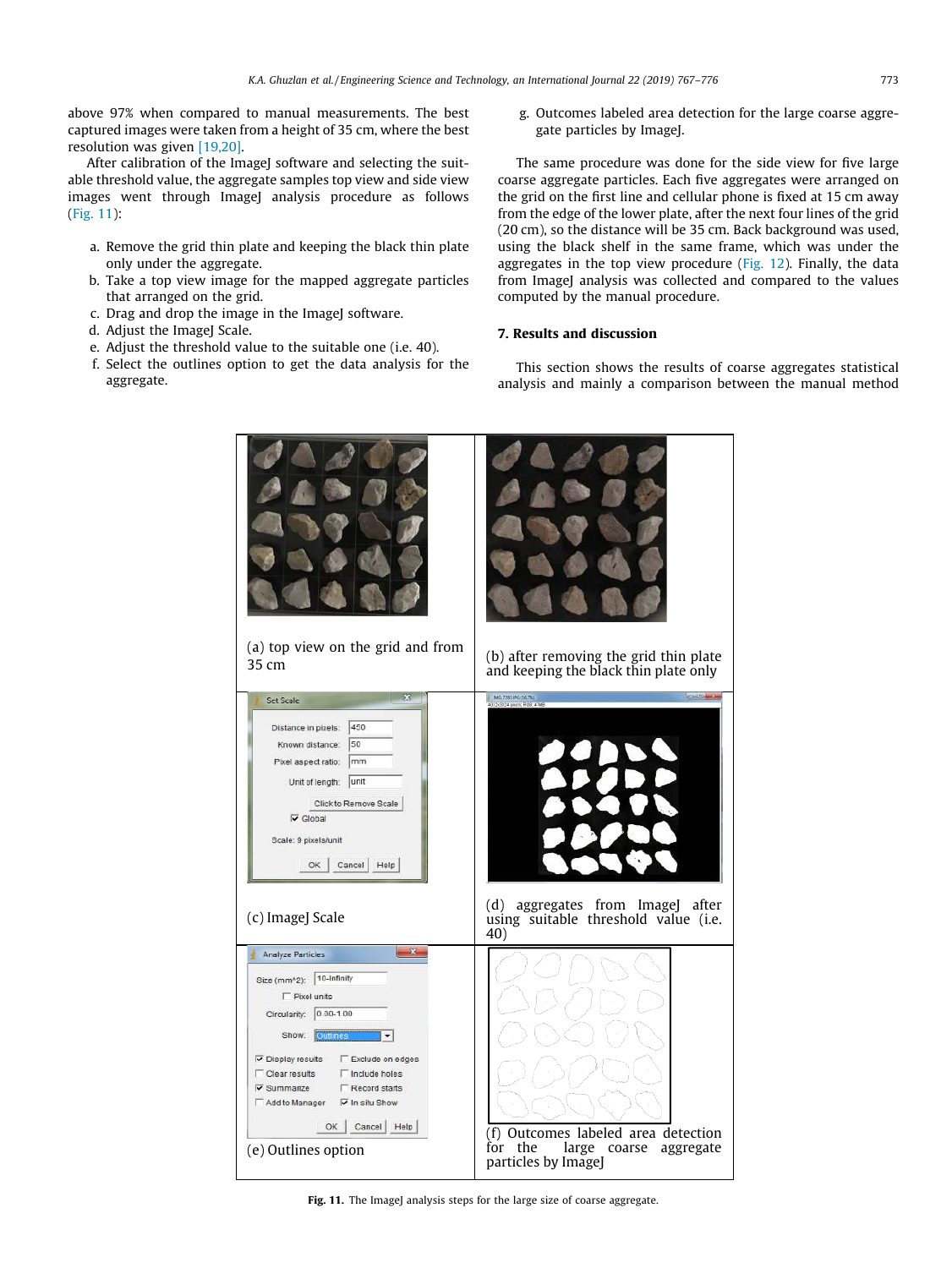



particles by Imagel



results and the ImageJ software results. Fig. 13 presents that this new system has high potential to bridge the gap between conventional or manual procedures and fully automated calculation methods to find the aggregates shapes parameters such as the roundness, flatness, and elongations indices.

The top roundness of the coarse aggregate particles which were obtained from AutoCAD and from the ImageJ software are plotted in equality line as shown in Fig. 13 a. It is clear from the Fig. 13 a that all points are in line of equality, with linear relation  $(R^2 = 0.97)$ . In other words the ImageJ results are very close to the manual one (using the AutoCAD).

Fig. 13 b shows the side roundness of the coarse aggregate particles obtained from AutoCAD and the side roundness obtained from ImageJ software. As shown in Fig. 13 b all points are in line of equality, with linear relation ( $R^2$  = 0.98). This means that the



Summary of errors percentages of the aggregate shape properties indices using Image Processing Techniques using the ImageJ procedure compared to manual method (AutoCAD and Caliper) method.

| Parameter | RI (top) | RI (side) | EI   | FI   |
|-----------|----------|-----------|------|------|
| Min       | 0.18     | 0.00      | 0.47 | 0.50 |
| Max       | 8.53     | 8.49      | 9.00 | 9.46 |
| Average   | 2.66     | 2.84      | 4.76 | 4.93 |

ImageJ software can calculate the roundness Index of the coarse aggregate accurately.

The flatness index of the coarse aggregate particles which were obtained from AutoCAD and from the ImageJ software are plotted in equality line as shown in Fig. 13 c. It is clear from the Fig. 13 c that all points are in line of equality, with linear relation  $(R<sup>2</sup> = 0.89)$ . In other words the ImageJ software results are very close to the manual one (using the AutoCAD).The elongation index of the coarse aggregate particles which were obtained from Auto-CAD and from the ImageJ software are plotted in equality line as shown in Fig. 13 d. As shown in Fig. 13 d all points are in line of equality, with linear relation ( $R^2$  = 0.97). This means that the ImageJ can calculate the roundness Index of the coarse aggregate correctly.

It is noted that both the elongation index and the roundness index are very similar (o.98 and 0.97 respectively) and the flatness index has the lowest value (0.89) compared to the other indices. May be this low coefficient of correlation of the flatness index is due to the variability in measuring the thickness of the aggregate particles, where the thickness can be measured from different directions due to irregular shape of the aggregate particles.

Table 1 shows that there are slight differences between the values of aggregate shape properties (RI, FI and EI) from the manual



Fig. 13. Relationships between the coarse aggregate shape properties from AutoCAD (and caliper) and from ImageJ.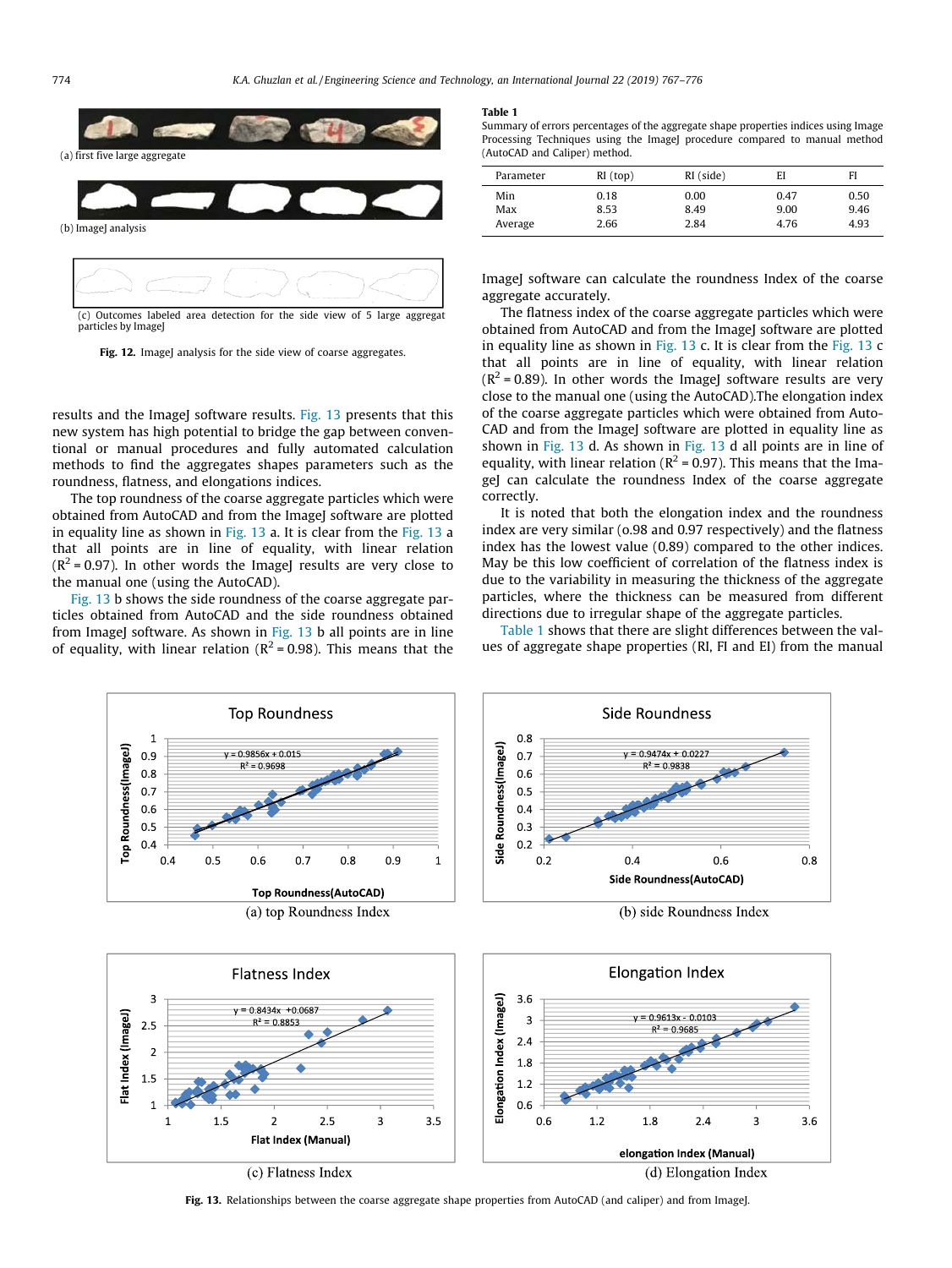

(c) Flatness Index (d) Elongation Index

Fig. 14. Error percentages between Manual Method and the Image Processing Techniques using the ImageJ method for all aggregate particles.

procedure and the values from ImageJ analysis. This table shows the summary of the results in term of differences and error percentages (minimum, maximum and average values). As shown in Table 1 average errors values are very low. The average error (percent) for the top and side roundness is less than 3%. On the other hand, average error (percent) for the flatness index and elongation index is less than 5%. This mean that using the ImageJ software procedure to get the coarse aggregate shape properties is accurate and fast method.

Fig. 14 shows the error for different aggregate indices computed from the manual method (AutoCAD and Caliper) and image processing techniques using the ImageJ. Error percentages for the top and side roundness in general are less than 9% while error values mainly less than 10% for the Flatness and Elongation Indices.

This technique is expected to have high impact to the profession, where it will help in the quality control of aggregate used in the construction of asphalt mixtures. Sine it is easy, fast and does not need any expensive equipment, lab work or technicians. The latest design methods of asphalt mixtures (i.e. Superpave) limits specific percentages of flat and elongated particles, this technique will be very helpful to achieve this goal in a fast and accurate way.

In fact this methodology is novel and unique. Other researches tried to determine the aggregate shape properties manually (that is time consuming and needs lab work), or using expensive devices such CT scan or laser machine to get 3D images for the aggregates [21,22]. Thus, this study, which consider the first of its kind uses 2D images for the aggregates by cellular phones and special frame, shows the potential of using 2D images to extract the aggregate shape properties.

Results of this study can be compared with CT scan or the 3D studies. As shown in Table 1 above, using this technique the maximum error is less than 5 percent (also see Figs. 13 and 14), given the ease of this method with availability and relatively low cost of the equipment needed, this method will be chosen as best option for determining aggregate shape properties.

It is worth mentioning here that the IPT method used in this research work utilized 2D image domain analysis using Normal-Based imaging technique of one cellular-phone camera that guaranteed constant scale in 2D. This technique has the limitation of measuring longitudinal and area-based shape properties such as: Roundness Index, Flatness Index, and Elongation Index; unlike stereo-vision and convergent mapping technique that permits 3D mapping and volumetric surface measurements such as Sphericity. Therefore, Sphericity was out of the scope of this research work.

#### 8. Conclusions

In this study, limestone coarse aggregate shape properties with particle size more than 12.5 mm were quantified by three indices: Roundness Index, Flatness Index, and Elongation Index. These indices were determined by using a computer-vision Cellular Phone Images and ImageJ software image analysis and the manual procedures.

Based on the analysis of data and results of this study, the following conclusions are reached:

- 1. Cellular Phone Images and ImageJ software were used successfully to calculate the shape properties of coarse aggregates (Roundness Index, Flatness Index, and Elongation Index).
- 2. The Roundness Index, Flatness Index, and Elongation Index values calculated using both; the IPT and ImageJ software and the manual methods (caliper and AutoCAD) were very close (average error values less than 1.0 percent).
- 3. The usage of cellular phones and image processing techniques can quantify coarse aggregates shape characteristics accurately.